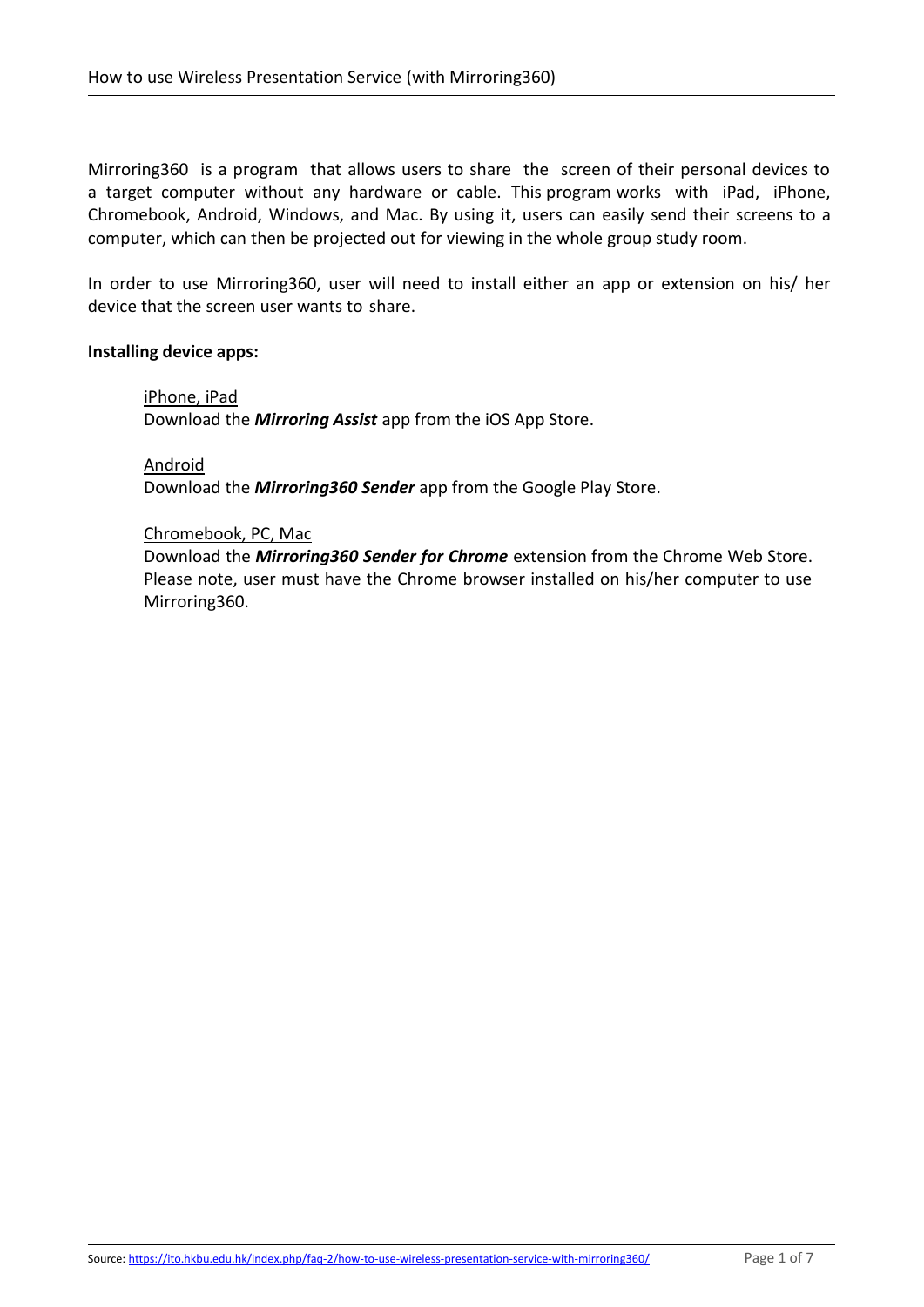## **To start the Mirroring360**



1. Double click the icon  $\int_{\mathbb{R}} |f(x)|^2 dx$  to execute Mirroring 360 program.

2. The Mirroring360 Assist menu shows on the panel.



3. Displays Mirroring ID or click 'QR' button to show the QR code to be used for connection.

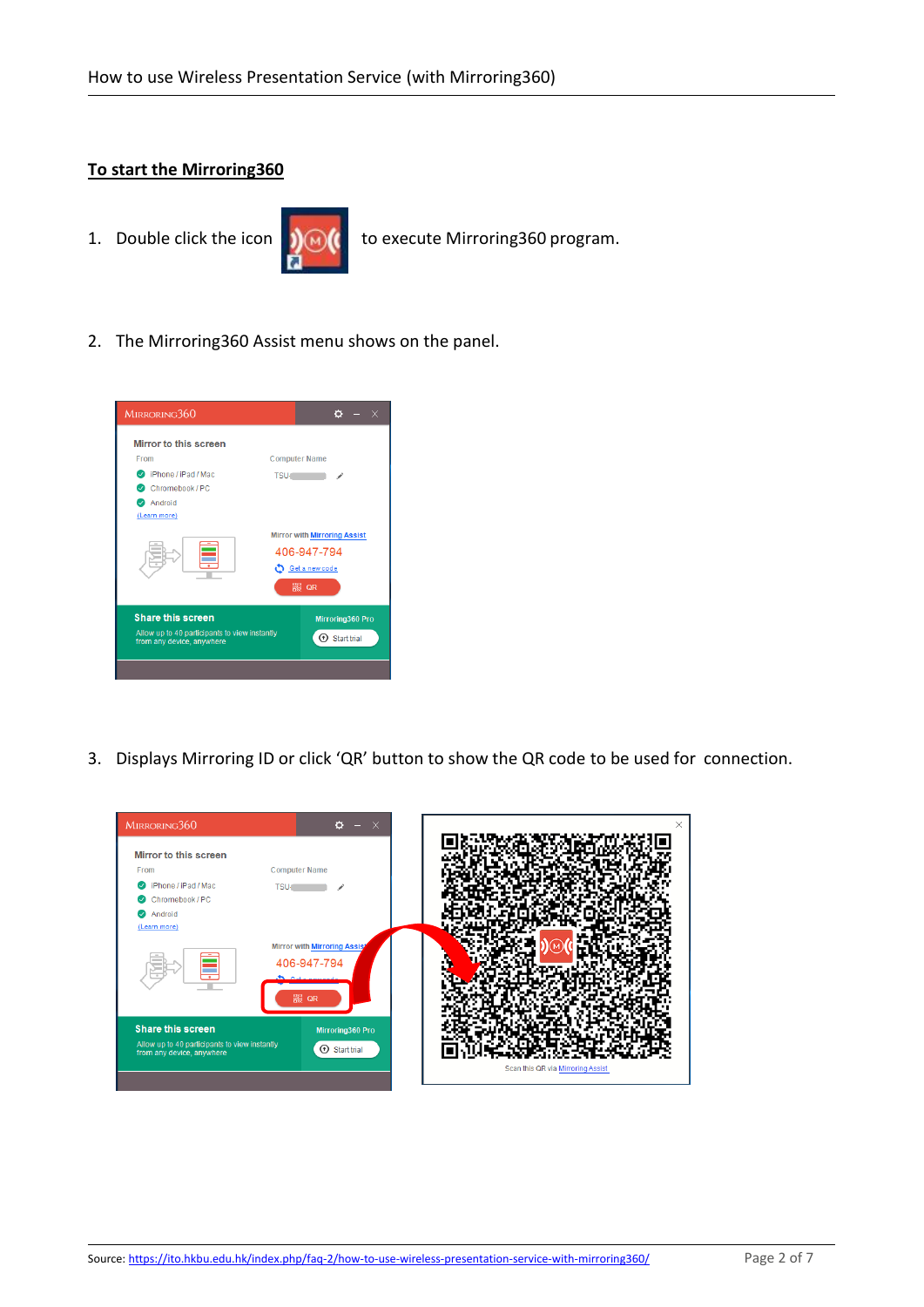5. Use the app to scan the QR code or enter the Mirroring ID in the extension in Chrome browser to start the connection to the panel.

(If more than one device are shown in the app, choose the "Computer Name" showing on the screen.)

6. The random generated passcode shows on the group study room computer.



7. Enter the passcode in the app or extension in Chrome browser and then the device starts to present the screen to the panel.

# **To end the Mirroring360**

- 1. Go to the panel.
- 2. Right click the Mirroring360 icon in the system tray (at the bottom right hand corner of the desktop)
- 3. Select 'Quit' from the menu.

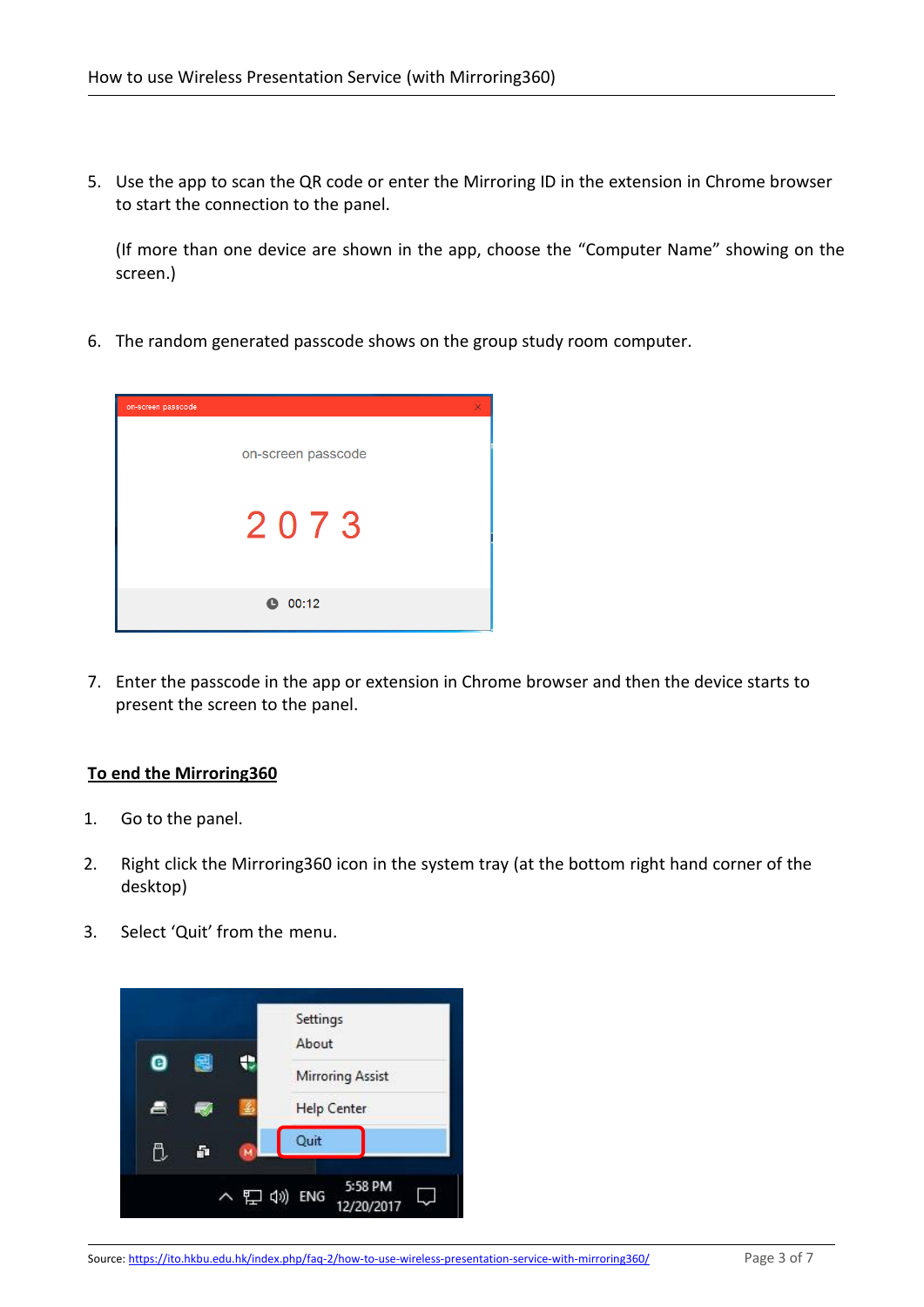## **Using** *Mirroring Assist* **app in iPad and iPhone**

- 1. Connect to our Wi-Fi 'BU-Advanced'.
- 2. Open the **Mirroring Assist** app.
- 3. Click either 'Scan QR code' or enter the 'Mirroring ID' showing on the panel.

| $ipad \approx$        | 18:15                   |                 | 100% |  |
|-----------------------|-------------------------|-----------------|------|--|
| $\blacktriangle$ Home | <b>MIRRORING ASSIST</b> |                 | Edit |  |
|                       | $\mathbb{C}$            |                 |      |  |
|                       |                         |                 |      |  |
|                       |                         |                 |      |  |
|                       |                         |                 |      |  |
|                       |                         |                 |      |  |
|                       |                         |                 |      |  |
|                       |                         |                 |      |  |
|                       |                         |                 |      |  |
|                       |                         |                 |      |  |
|                       |                         |                 |      |  |
|                       |                         |                 |      |  |
|                       |                         |                 |      |  |
|                       | Scan <b>De</b> code     | Enter Mirroring |      |  |

4. Follow the device specific instruction to start the connection.

(If more than one device are shown in the app, choose the "Computer Name" showing on the screen.)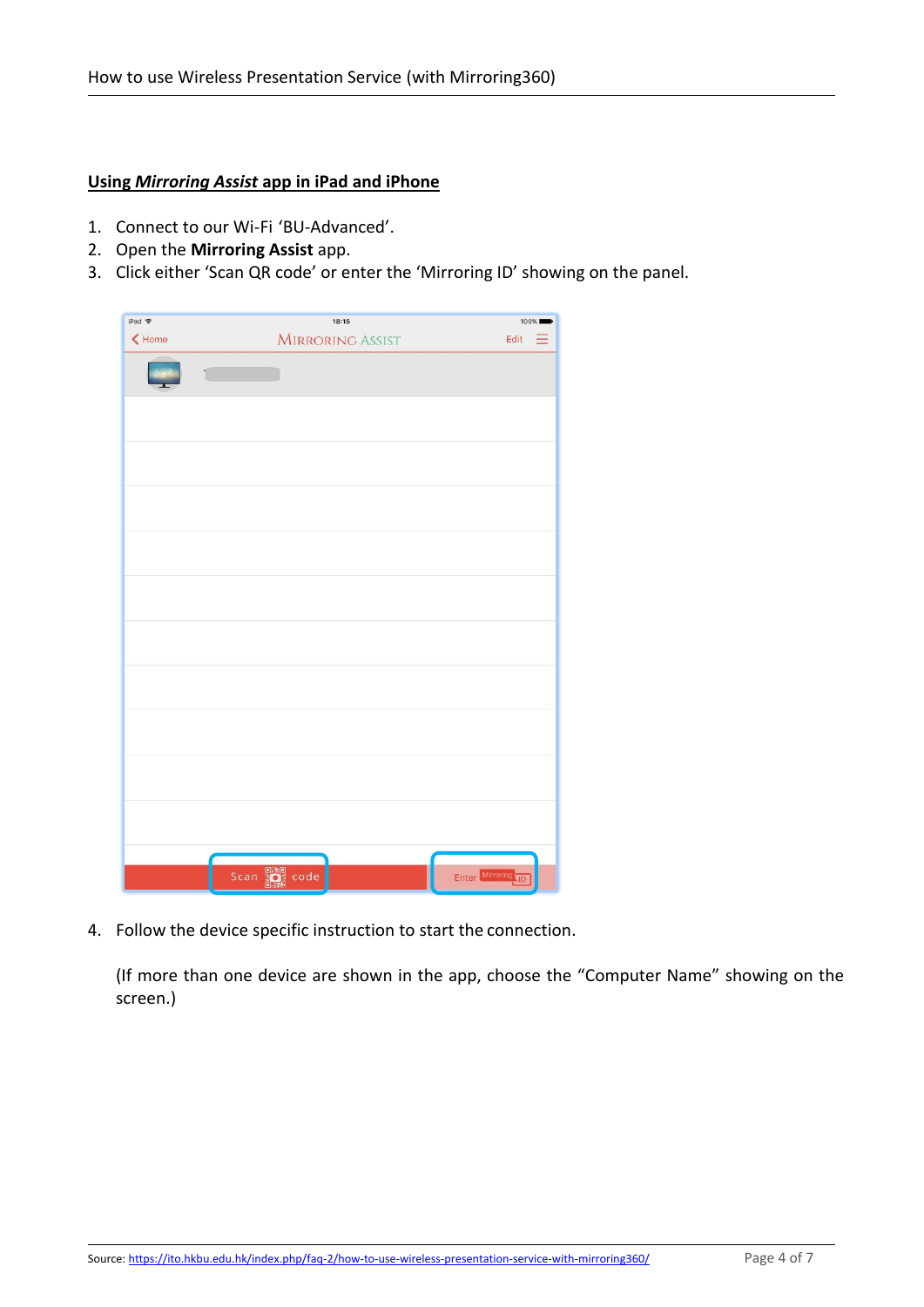# **Using** *Mirroring360 Sender* **app in Android**

- 1. Connect to our Wi-Fi 'BU-Advanced'.
- 2. Open the **Mirroring360 Sender** app.
- 3. Click QR code icon or enter the 'Mirroring ID' showing on the panel.



4. Follow the device specific instruction to start the connection